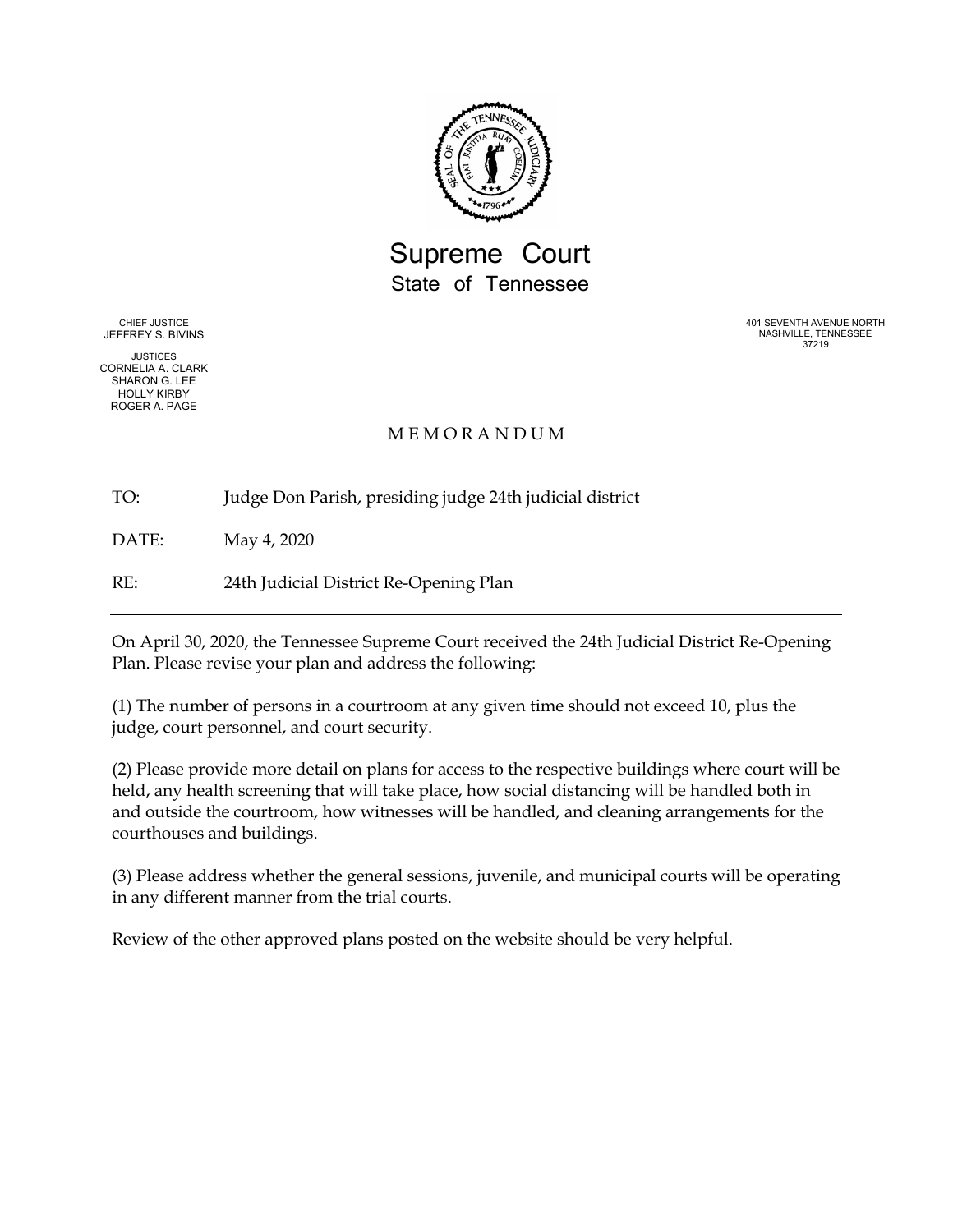## IN THE CIRCUIT COURT OF TENNESSEE FOR BENTON, CARROLL, DECATUR, HARDIN AND HENRY COUNTIES TWENTY-FOURTH JUDICIAL DISTRICT

## *PLAN FOR THE CONDUCT OF IN-PERSON COURT PROCEEDINGS FOR NON-EMERGENCY MATTERS IN THE 24TH JUDICIAL DISTRICT OF TENNESSEE REGARDING THE COVID-19 PANDEMIC*

Pursuant to the *Order Modifying Suspension Of In-Person Court* 

*Proceedings And Further Extension Of Deadlines* filed April 24, 2020, by the

Tennessee Supreme Court, all state and local Courts operating in the 24<sup>th</sup> judicial

district will use their best effort to comply with that order in that:

- 1) Jury trials are suspended through July 3, 2020.
- 2) If feasible, courts will conduct proceedings by means other than in-person if this may be done so as to preserve the rights of the parties.
- 3) Admission into the place of the in-court hearing may be limited to those persons necessary to conduct a fair and safe hearing.
- 4) Hearing times may be staggered to individuals or groups of cases.
- 5) Care will be taken to manage social distancing in the place of the hearing as to witnesses, court staff and security personnel.
- 6) An inability to conduct proceedings in accord with this order/plan constitutes good cause for continuing the matter.
- 7) Courts are expected to prioritize cases which require a hearing.
- 8) Courts will encourage the resolution of cases by settlement.
- 9) Courts may order those in attendance to wear a mask or avail themselves of hand sanitizer, if available.